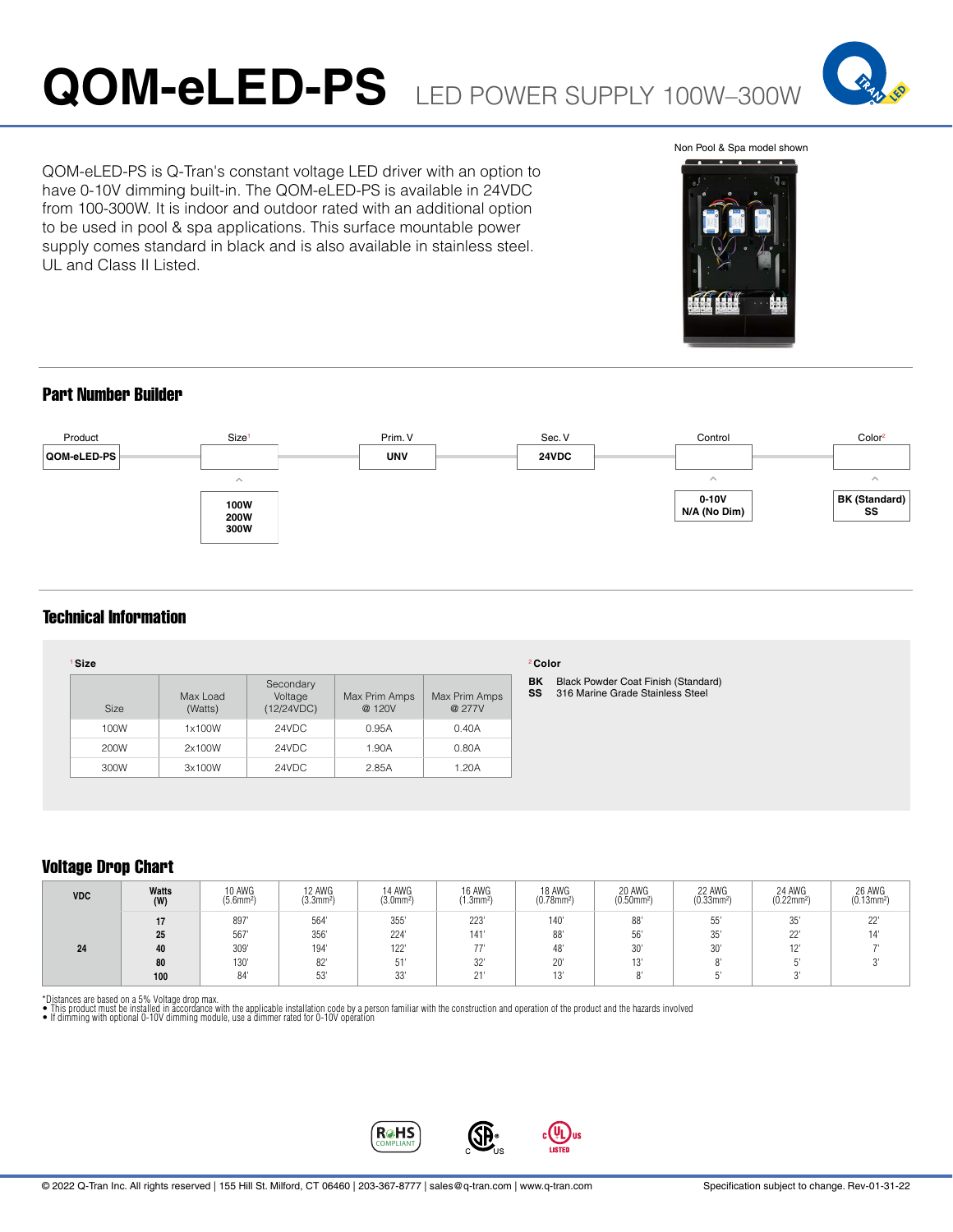# **QOM-eLED-PS** LED POWER SUPPLY 100W–300W







### Housing

- 18 gauge welded steel enclosure: 15.4"L x 9.22"W x 4.90"D
- Door: 14.5"L x 9.27"W
- Knockouts: 9
- Built-in support bracket incorporated to secure housing for surface mounting

### **Performance**

- Power Supply
	- : Rated for surface mount or outdoor use
	- : Fully rated to operate low voltage load at listed wattage (No derating required)
	- : Voltage regulation to 2% or less of rated output voltage
	- : The ability to be dimmed using 0-10V dimming
	- : Universal input range of 120-277 Vrms
- **Low Voltage Lighting Systems**
	- : CSA Class 3425-15 and Class 3425-95
- **LED Landscape Lighting System Components** : CSA Class 3402-15 and Class 3402-95
- **Hydromassage (Pool & Spa)** : CSA Class 3425-46 and Class 3425-96
- : Short circuit protection (SCP)
- : Over voltage protection (OVP)
- : Over current protection (OCP)
- : Live tested by the manufacture to ensure proper operation
- : Manufacturer offers a minimum of 5 years warranty
- Terminal blocks is made of tin plated copper with a voltage rating of 300V and a current rating of 40A
- Limited output voltage and current, plus isolation for safe operation
- Dimmable w/additional 0-10V dimming module
- Fully potted driver(s) for moisture resistance
- Suitable for dry, damp, and wet locations
- Surface mount only
- Suitable for use with submersible luminaire
- Suitable for pool and spa application
- Primary voltage universal (120-277V)
- Wide operating temperature range: -40˚F to 104˚F
- Fits up to (3):100W 24VDC driver(s) and (1) 0-10V dimming module
- 5 year warranty
- Driver has Class A sound rating
- Class 2 output
	- CSA #239924 **Low Voltage Lighting Systems** : CSA Class 3425-15 and Class 3425-95 : CSA Standard C22.2 No. 250.0-08 - Luminaires : ANSI/ UL Standard 2108 - Low Voltage Lighting System : ANSI/ UL Standard 8750 - Light Emitting Diode (LED) Equipment for Use in Lighting Products : CSA Std C22.2 No 250.13-14 - Light Emitting Diode (LED) Equipment for Lighting Applications **Landscape Lighting Systems** : CSA Class 3402-15 and Class 3402-95 : CSA Standard C22.2 No. 250.7-07 - Extra-Low-Voltage Landscape Lighting Systems : ANSI/ UL Standard 1838 - Low Voltage Landscape Lighting Systems : ANSI/ UL Standard 8750 - Light Emitting Diode (LED) Equipment for Use in Lighting Products : CSA Std C22.2 No 250.13-14 - Light Emitting Diode (LED) Equipment for Lighting Applications **Hydromassage (Pool and Spa)** : CSA Class 3425-46 and class 3425-96 : UL Standard 379 - Power Unit for Fountain, Swimming Pool and Spa Luminares : CSA STD C22.2 NO.89-15-Swimming Pool Luminaire, Submersible Luminaires and Accessories